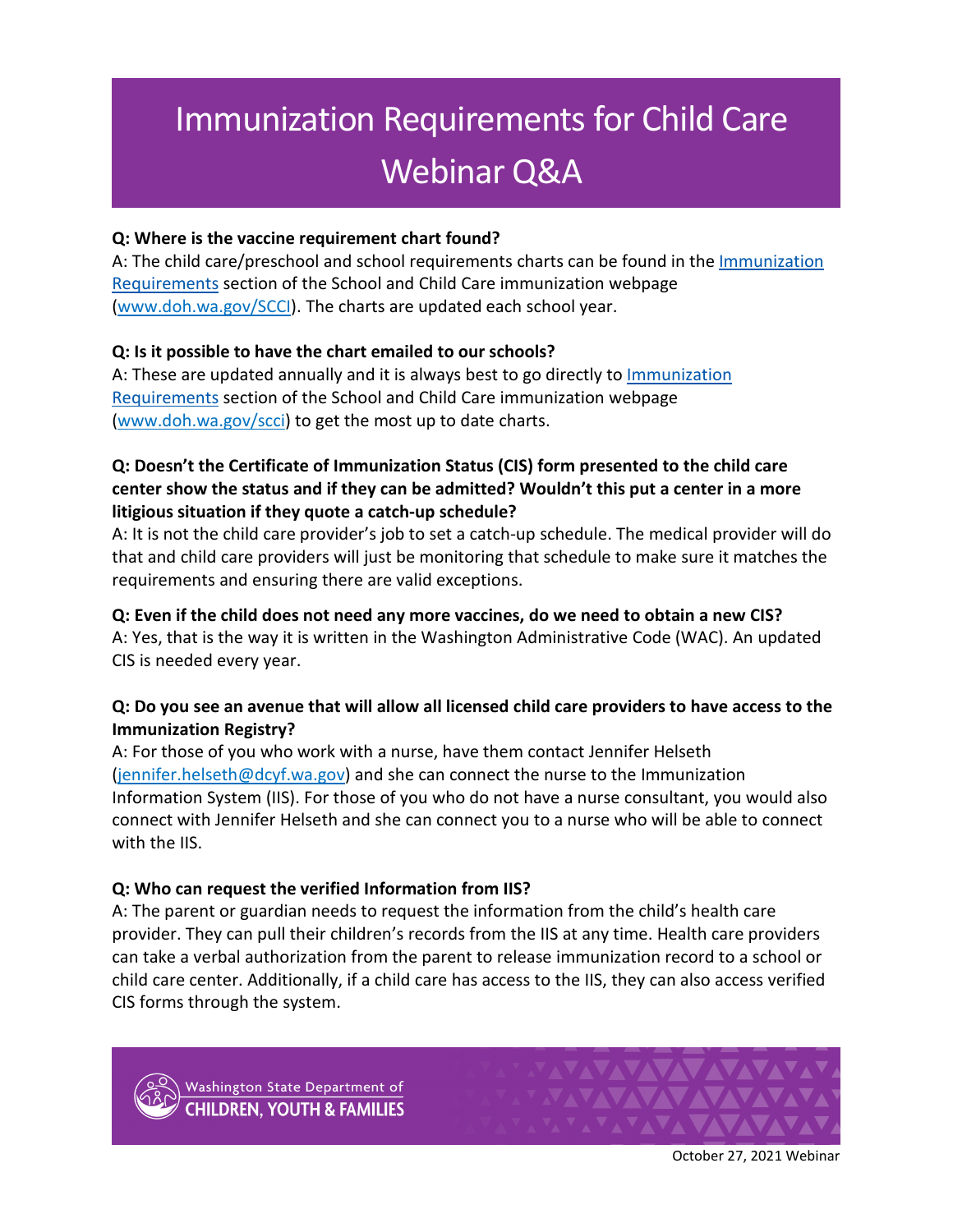### **Q: We have a record from Korea. How can we verify one from out of the country?**

A: The parent may need to take the record to their health care provider to determine what vaccinations the child has had and what they still need.

## **Q: I have school-age children in my program. Do I keep copies of their CIS in my files and do I add them to the yearly report?**

A: You are required to have immunizations on file for all children in your care, even those attending school. When you complete your annual immunization report, only report on children your care who are not attending school. The school will report on children attending school.

## **Q: Are we able to request medical records on behalf of the family after they sign a specific release of information?**

A: Yes, if they sign a release of information.

## **Q: If we get a printout from the doctor's office that's not on the CIS form and we transcribe it onto the CIS form and attach the record, does the doctor still have to sign the transcribed CIS form?**

A: It is the parent's responsibility to transcribe information from the medical record to the CIS. You can sign the CIS if there is a medical record attached to the CIS and those dates match. If there is no medical record attached, the CIS needs to be signed by a doctor.

### **Q: Are there exceptions for children experiencing homelessness?**

A: Yes, children experiencing homelessness should be enrolled even if they are missing immunization documentation, and should try to get caught up as soon as possible.

## **Q: What about foster children that go into a family that haven't had any shots or don't have any medical records?**

A: You would want to work with the caseworker to get the paperwork and/or get caught up on their vaccinations. If your program has access to the IIS, you can look up the child and see if their immunizations are in the system already.

# **Q: Is there a time requirement for medical providers to enter immunizations in the system? Can we assume providers are doing this close to the date of the immunization?**

A: Providers are not required to enter any information into the IIS, so there is no time requirement. However, the vast majority do enter information and they typically do it pretty quickly. Sometimes there can be delays with smaller practices and manual data entry.

## **Q: Why are Measles, Mumps and Rubella (MMR) vaccines not included in the personal exemption?**

A: There was a law change in 2019 that removed the personal exemption option for MMR.

### **Q: Does a new exemption form need to be completed each year like the CIS has to now be resubmitted each year?**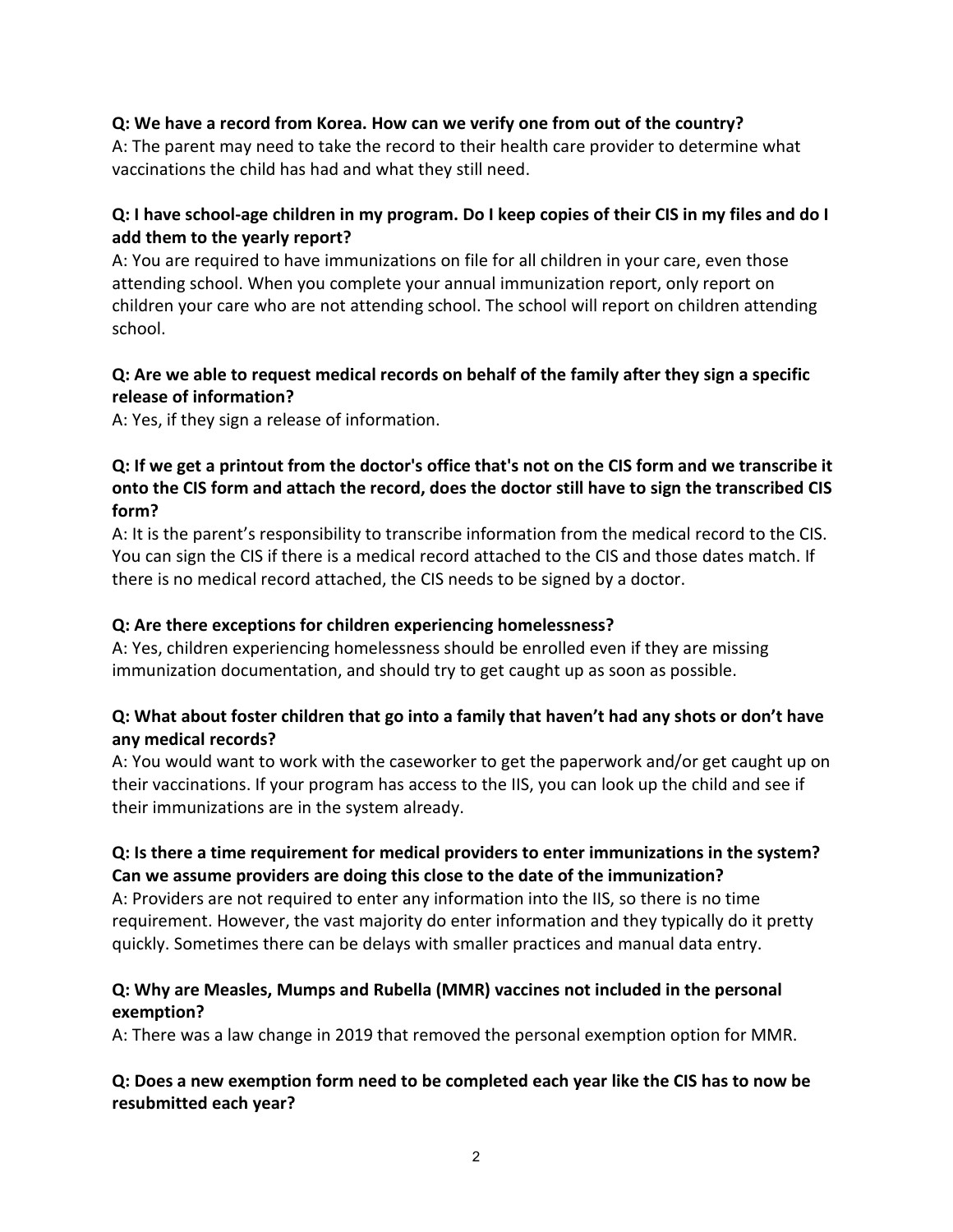A: No. An exemption form only needs to be filled out for new exemptions.

## **Q: If we know that a child goes to the doctor but signs the religious membership exemption, what do we do as child care staff?**

A: We suggest the provider have a conversation with the parent about what they signed, and let them know there may be a different exemption for them.

### **Q: If a child has a prior exemption for MMR, do we now need to require the MMR vaccine and a new exemption form?**

A: If a person had a personal exemption for MMR before the law changed, they need to either get vaccinated or have a religious or medical exemption.

## **Q: Do I add school-age children to the reporting survey?**

A: No. In the instructions it says to not report on school-age children. The school should be reporting on them.

### **Q: How can you get into the school module?**

A: That is part of IIS. Email Jennifer Helseth [\(jennifer.helseth@dcyf.wa.gov\)](mailto:jennifer.helseth@dcyf.wa.gov) and she can facilitate a group training if you are eligible.

## **Q: What if we have a child care center on the school district campus?**

A: Have a conversation with the school nurse to see if they include those children on the annual immunization report or if you should report on them.

### **Q: We have school-age children in our private school. Do we include them in the survey?**

A: Private schools are required to report the immunization status of their students just like public schools.

## **Q: If you support multiple locations under one contract, do you report them as one all together or as individual sites?**

A: It depends. That could be up to your discretion, but the biggest thing to keep in mind is that we do not want to double report children.

### **Q: What about preschool children that attend our child care, but also go the school district for special education?**

A: The school district should be reporting on those students. We recommend checking with them to be sure.

### **Q: How do we report if we have preschool through middle school in our school?**

A: You will report your preschool students with the online link on the website [https://www.doh.wa.gov/CommunityandEnvironment/Schools/Immunization/ChildCareStatus](https://www.doh.wa.gov/CommunityandEnvironment/Schools/Immunization/ChildCareStatusReporting) [Reporting.](https://www.doh.wa.gov/CommunityandEnvironment/Schools/Immunization/ChildCareStatusReporting) You will receive a unique link via email to report on the school-age students. Contact the Department of Health (DOH) at [OICPSchools@doh.wa.gov](mailto:OICPSchools@doh.wa.gov) if you do not receive a unique link for the school-age children.